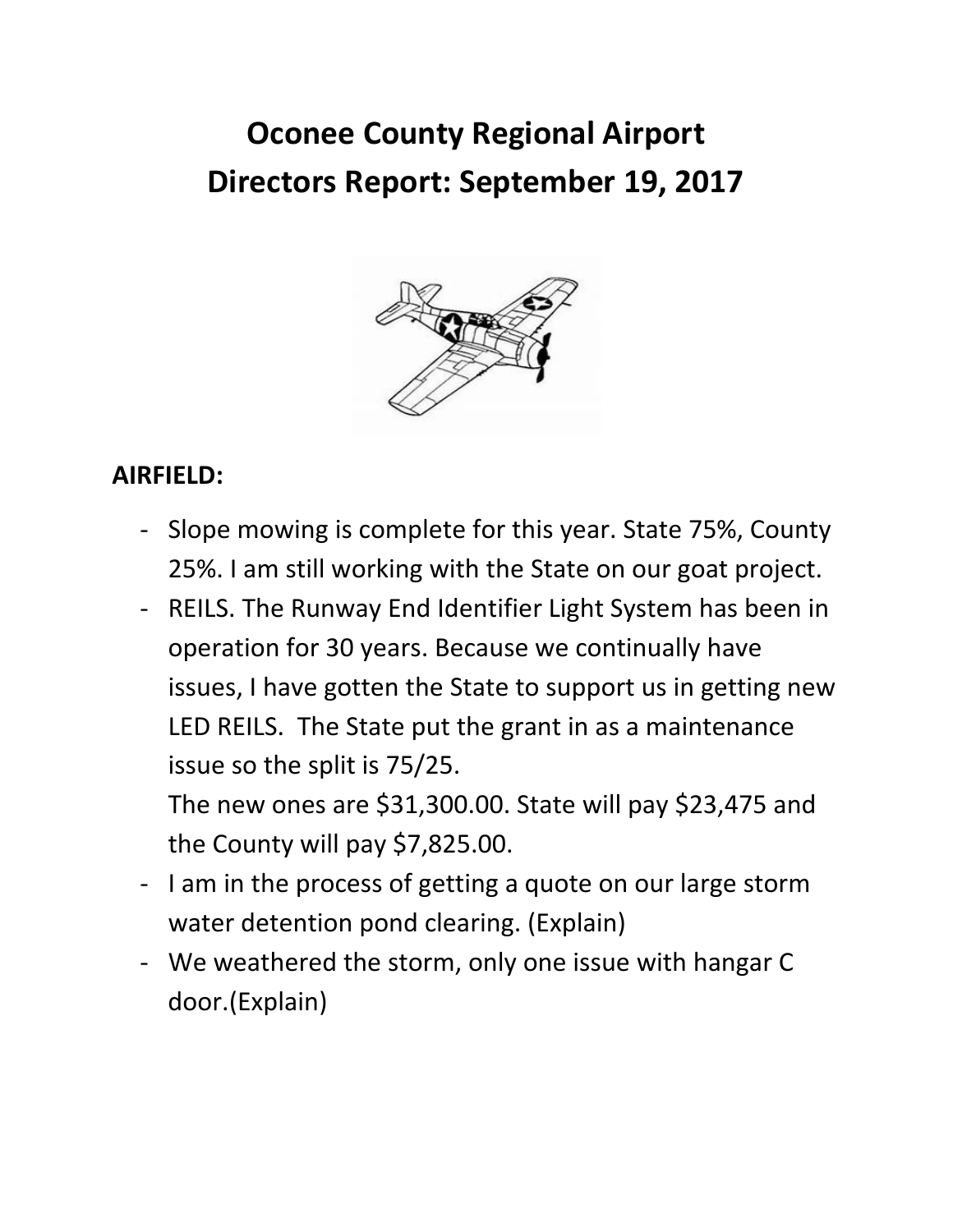# **Operations:**

- We have implemented through Mr. Moulder and the county an Airport Game Day Shuttle Service. (Explain)
- We are considering a Temporary Tower during big CU game days. (Explain)

# **SAFETY/SECURITY:**

- N/A

### **FBO FINANCIALS:**

- See attached
	- Retail Sales- July/August
	- Avgas/Jet-A Gallons- July/August
	- Kent State/Auburn- Numbers

#### **CAPITAL PROJECTS:**

- Will cover this during our Primary section of the agenda.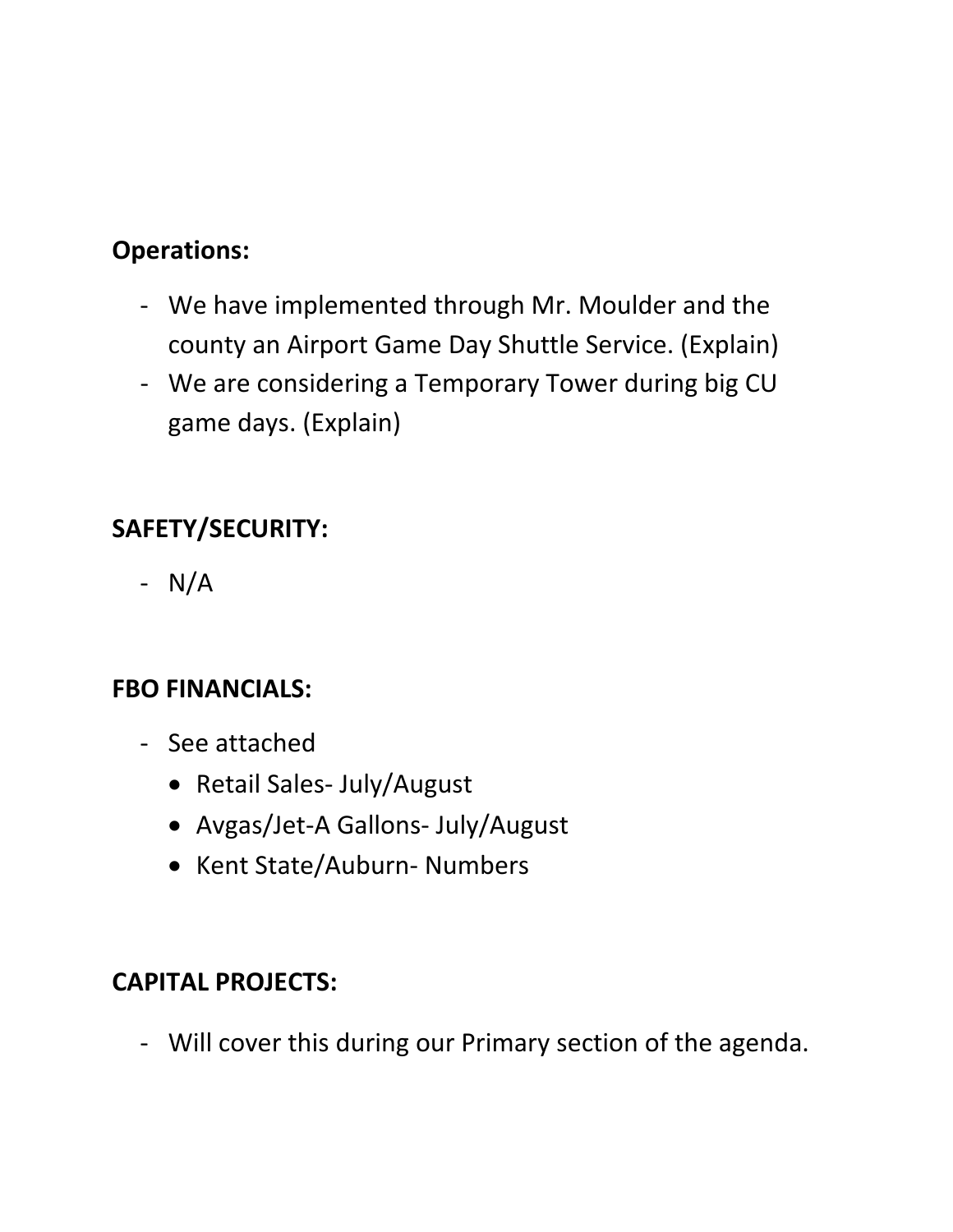# **TERMINAL/FACILITIES:**

- Long Term Parking Pavement project is complete.
- Fire Chief Inspection Items are all complete:

\*Emergency lights in terminal \*Emergency lights in Maintenance Hangar \*Exit signs in Maintenance Hangar \*Big rolling fire extinguisher at self-serve pump

- We are in the process of beautifying the islands in the parking lot with plants. We have decided to dedicate the first island - as you enter the parking lot to Riley Stevens. (Explain)
- We have a plan for the space in hangar E. The work is almost complete. (Explain)